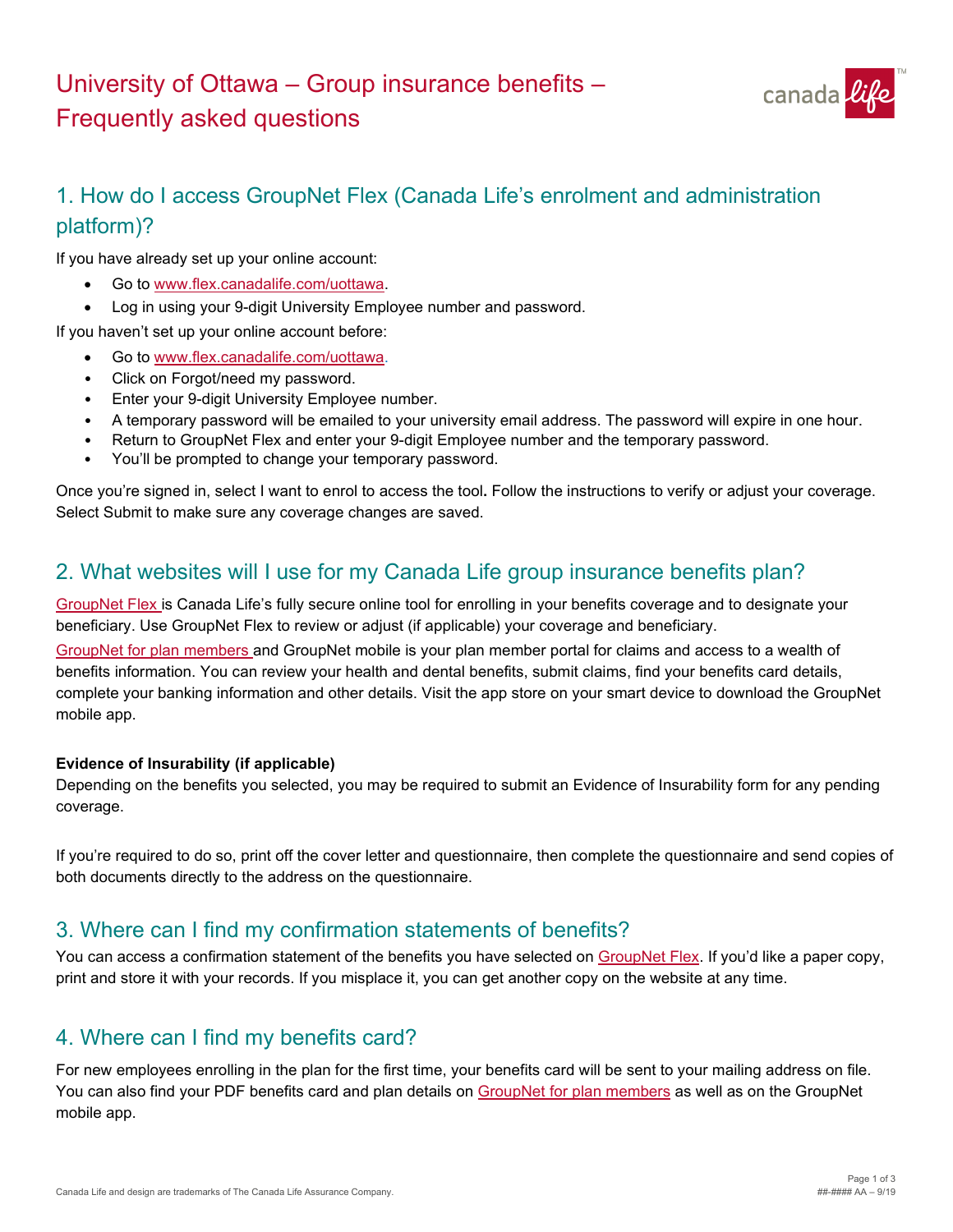# University of Ottawa – Group insurance benefits – Frequently asked questions



## 5. How do I submit my claims?

You can submit your claims online through [GroupNet for plan members](https://gwl.greatwestlife.com/MyLogin?lang=en_CA).

Canada Life supports direct claims submission available through some service providers. Your pharmacy, dental office and some paramedical providers may be able to submit claims directly to Canada Life.

When making a claim online, you must submit a copy of your receipt in one of the three following ways:

- Upload and attach an electronic receipt from the provider to the claim through GroupNet for plan members.
- Scan or take a picture of the receipt and upload and attach the image to the claim through GroupNet for plan members.
- Download the GroupNet mobile app, take a picture with your device and attach the photo to the claim.

# 6. How do I add my banking information to GroupNet for plan members for claims direct deposit?

Register for [GroupNet for plan members](https://gwl.greatwestlife.com/MyLogin?lang=en_CA) either via the website or using the GroupNet mobile app to provide your banking information.

Add your banking information to GroupNet for plan members to receive direct deposits:

- Click "Profile"
- Under "Banking", click "Manage banking info for direct deposit"
- Click "Add"
- Add your information and click "Confirm"

# 7. Where are health, dental and health care spending account (HCSA) benefit details and claim forms available?

Details on your health, dental and HCSA are available on the Canada Life GroupNet [for plan members](https://gwl.greatwestlife.com/MyLogin?lang=en_CA) website. Claims can be submitted through Canada Life's GroupNet for plan members or the GroupNet mobile app. To submit a paper claim, visit **[www.canadalife.com/support/forms.html](http://www.canadalife.com/support/forms.html)** for the required forms.

### 8. Why does my beneficiary not appear on GroupNet Flex?

There are some hard copy beneficiary forms prior to 2014 that are currently on file with uOttawa instead of within GroupNet Flex.

If you had submitted your designation by hard copy with a **revocable** beneficiary, and wish to have your beneficiary information noted online, or if you want to update your beneficiary information, please complete and then submit this information through [GroupNet Flex.](https://www.app.flex.canadalife.com/uOttawa/login)

**Note:** If you have an **irrevocable** beneficiary on file that you want to change, written permission from the beneficiary will have to be submitted to Canada Life prior to being able to make any changes to your beneficiary.